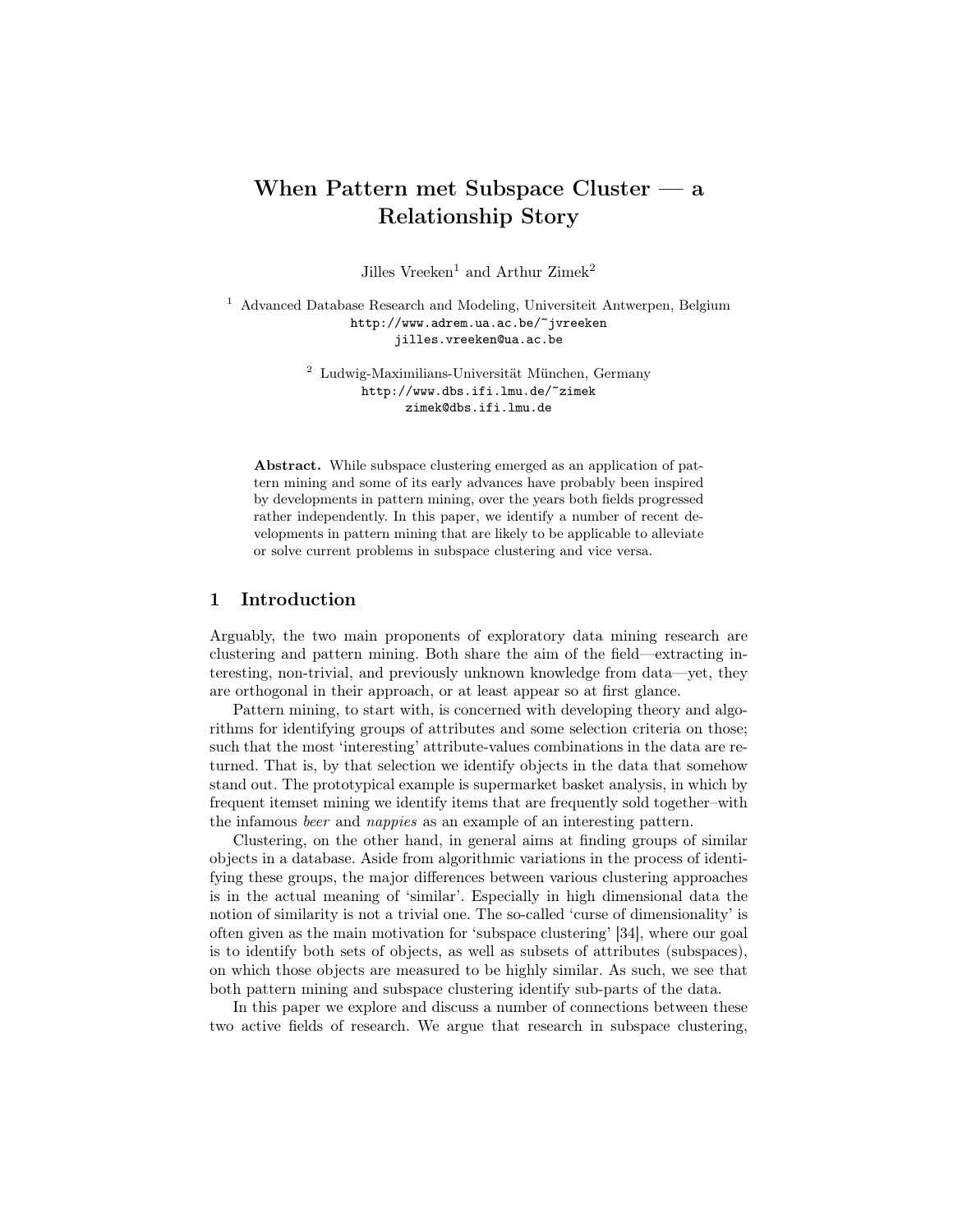having a common origin with pattern mining and sharing some early ideas, has deviated from the route of pattern mining subsequently. Interestingly, both fields now face problems already studied by the other. Here, we would like to point out interesting recent research topics on pattern mining where research on subspace clustering can possibly benefit from, and vice versa. For example, the explosion in numbers of results, and reducing their redundancy, are currently open problems in subspace clustering but have recently been studied in detail by the pattern mining community. On the other hand, the notion of alternative results, as well as the generalization beyond binary data, are topics where pattern miners may draw much inspiration from recent work in (subspace) clustering.

The goal of this paper is to identify a number of developments in these fields that should not go unnoticed; we are convinced that solutions for pattern mining problems are applicable in subspace clustering, and vice versa. In other words, it is time to meet the relatives.

The remainder of this paper is organized as follows. First, we discuss the background of subspace clustering, and how it relates to pattern mining. Next, we go into the similarities between their results. Section 4 discusses developments in pattern mining that are interesting with regard to subspace clustering—and vice versa in Section 5. We round up with conclusions in Section 6.

## 2 It's a Family Affair

#### 2.1 The Curse

The so-called 'curse of dimensionality' is often credited for causing problems in similarity computations in high dimensional data, and, hence, is given as motivation for specialized approaches such as 'subspace clustering' [34]. Let us consider two aspects of the 'curse' that are often confused in the literature: (i) the concentration effect of  $L_p$ -norms and (ii) the presence of irrelevant attributes.

Regarding the concentration effect (i), the key result of [10] states that, if the ratio of the variance of the length of any point vector  $\mathbf{x} \in \mathbb{R}^d$  (denoted by  $\|\boldsymbol{x}\|$  with the length of the mean point vector (denoted by  $E[\|\boldsymbol{x}\|]$ ) converges to zero with increasing data dimensionality, then the proportional difference between the farthest-point distance  $D_{max}$  and the closest-point distance  $D_{min}$ (the relative contrast) vanishes, i.e., all distances concentrate around a mean, and look alike. This observation is often quoted for motivating subspace clustering as a specialized procedure. It should be noted, though, that the problem is neither well enough understood (see e.g. [20]) nor actually relevant when the data follows different, well separated distributions [8, 9, 29].

Regarding the separation of clusters, the second problem (ii) is far more important for subspace clustering: In order to find structures describing phenomena, abundances of highly detailed data are collected. Among the features of a high dimensional data set, for any given query object, many attributes can be expected to be irrelevant to describing that object. Irrelevant attributes can easily obscure clusters that are clearly visible when we consider only the relevant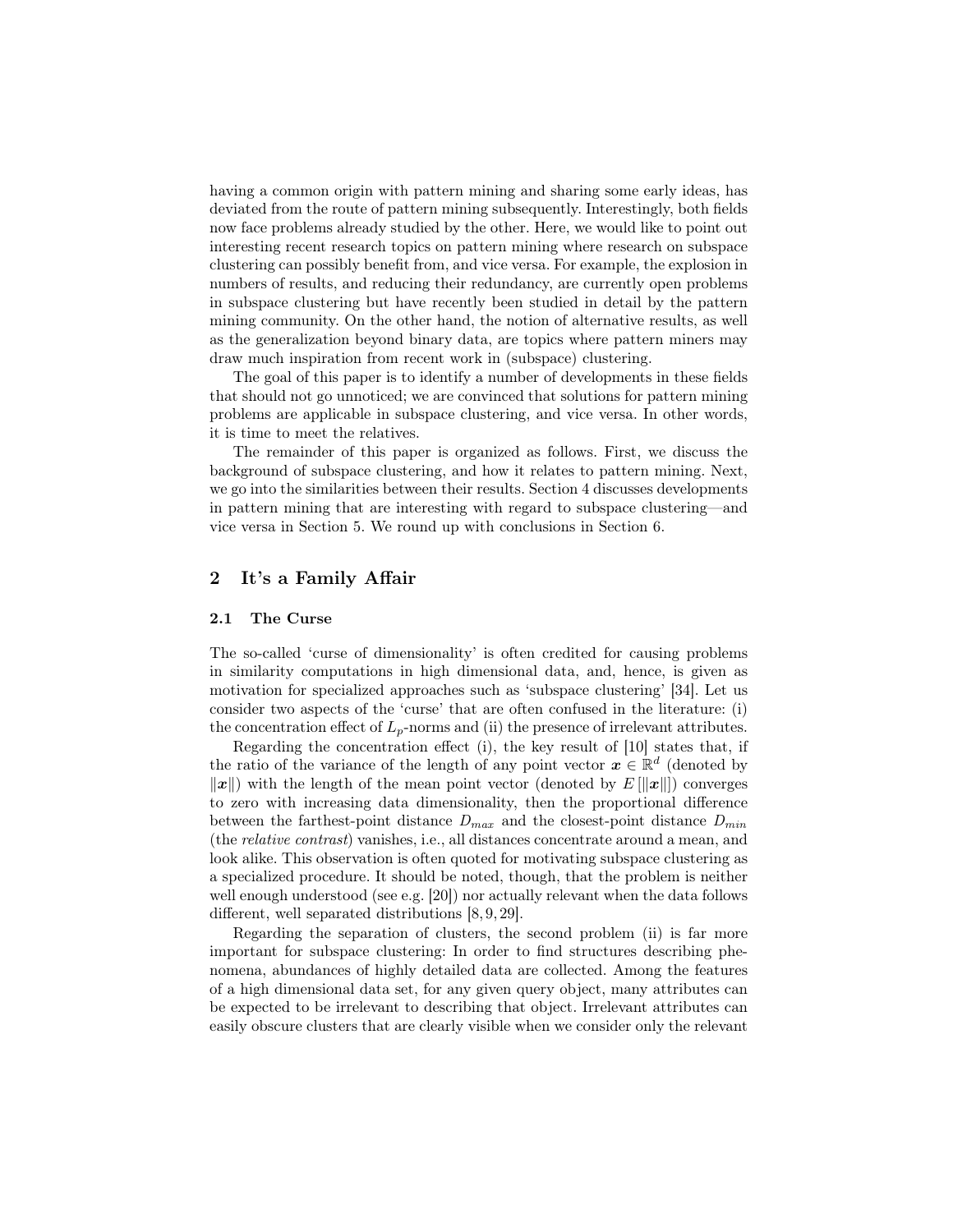'subspace' of the dataset. Hence, they interfere with the performance of similarity measures in general, but in a far more fundamental way for clustering. The relevance of certain attributes may differ for different groups of objects within the same data set. Thus, many subsets of objects are defined only by some of the available attributes, and the irrelevant attributes ('noise') will interfere with the efforts to find these subsets. This second problem is actually the true motivation for designing specialized methods to look for clusters in subspaces of a dataset.

#### 2.2 Variants

In general, in subspace clustering similarity is defined in some relation to subsets or combinations of attributes or dimensions of database objects. Hence, a clustering with *n* clusters for a database  $\mathcal{D} \times \mathcal{A}$ , with the set of objects  $\mathcal{D}$  and with the full set of attributes A, can be seen as a set  $\mathcal{C} = \{(\mathcal{C}_1, \mathcal{A}_1), \ldots, (\mathcal{C}_n, \mathcal{A}_n)\},\$ where  $C_i \subseteq \mathcal{D}$  and  $\mathcal{A}_i \subseteq \mathcal{A}$ , i.e., a cluster is defined w.r.t. a set of objects and w.r.t. a set of attributes (i.e., a subspace).

Subspace clustering algorithms are typically split into two groups; in 'projected clustering' objects belong to at most one cluster, while 'subspace clustering' (in a more narrow sense) seeks to find all possible clusters in all available subspaces, allowing overlap [34]. The distinction (and terminology) originates from the two pioneering papers in the field, namely clique [2] for 'subspace clustering' and proclus [1] for projected clustering; and the two definitions allow a broad field of hybrids. Since we are interested in the relationship between pattern mining and subspace clustering, we will let aside projected clustering and hybrid approaches and concentrate on subspace clustering in the narrower sense as defined in [2]. In this setting, subspace clustering is usually related to a bottom-up traversal of the search space of all possible subspaces, i.e., starting with all one dimensional subspaces, two-dimensional combinations of these subspaces, three dimensional combinations of the two dimensional subspaces and so on, all (relevant) subspaces are searched for clusters residing therein.

Considering clique, we find the intuition of subspace clustering promoted there closely related to pattern mining. To this end, we consider frequent itemset mining [3], in which we consider binary transaction data, where transactions are sets of items  $A, B, C$ , etc. The key idea of APRIORI [3] is to start with itemsets of size 1 that are frequent, and exclude all itemsets from the search that cannot be frequent anymore, given the knowledge which smaller itemsets are frequent. For example, if we count a 1-itemset containing A less than the given minimum support threshold, all 2-itemsets, 3-itemsets, etc. containing  $A$  (e.g.,  ${A, B}, {A, C}, {A, B, C}$  cannot be frequent either and need not be considered. While theoretically the search space remains exponential, in practice searching becomes feasible even for very large datasets.

Transferring this problem to subspace clustering, each attribute represents an item, and each subspace cluster is then an itemset containing the items representing the attributes of the subspace. This way, finding itemsets with support 1 relates to finding all combinations of attributes constituting a subspace of at least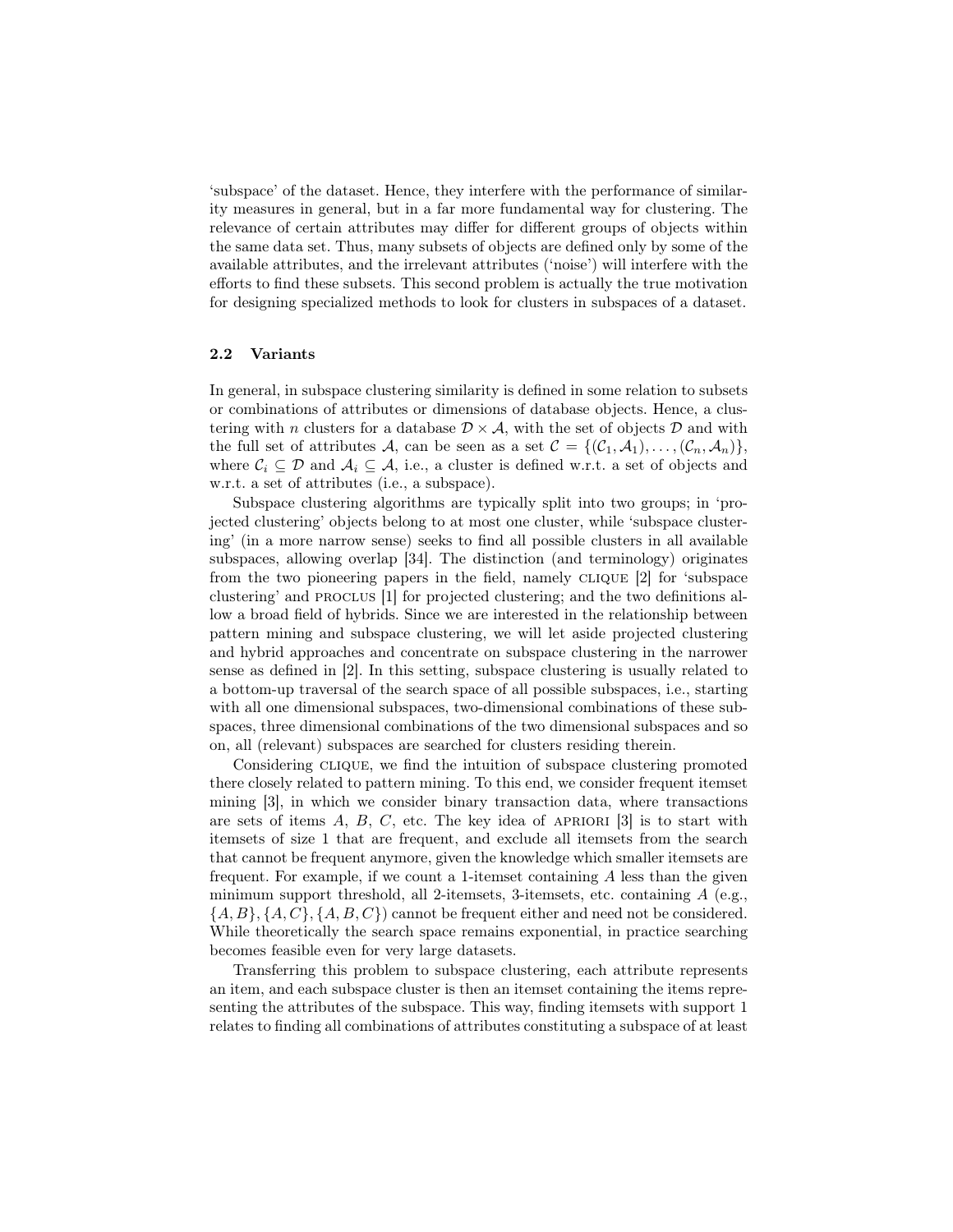one cluster. This observation is the rationale of most bottom-up subspace clustering approaches: subspaces containing clusters are determined starting from all 1-dimensional subspaces accommodating at least one cluster, employing a search strategy similar to that of itemset mining algorithms. To apply any efficient algorithm, the cluster criterion must implement a downward closure property (i.e. (anti-)monotonicity): If subspace  $A_i$  contains a cluster, then any subspace  $A_i \subseteq A_i$  must also contain a cluster. The anti-monotonic reverse implication, if a subspace  $A_i$  does not contain a cluster, then any superspace  $A_i \supseteq A_j$  also cannot contain a cluster, can subsequently be used for pruning.

Clearly, this is a rather naïve use of the concept of frequent itemsets in subspace clustering. What constitutes a good subspace clustering result is defined here apparently in close relationship to the design of the algorithm, i.e., the desired result appears to be defined according to the expected result (as opposed to: in accordance to what makes sense) — see the discussion in [34]. Resulting clusters are usually highly redundant and, hence, mostly useless.

This issue is strongly related to the so-called pattern explosion. Taking frequent itemset mining as an example, we see that for high minimal support thresholds, only trivial results are returned, but that for lower thresholds we end up with enormous amounts of results—a collection that is highly redundant, and many of the returned patterns are variations of the same theme. Recently, pattern miners have started to acknowledge they have been asking the wrong question: instead of asking for all patterns that satisfy some constraints, we should ask for small, non-redundant, and high quality sets of patterns—where by high-quality we mean that each of the patterns in the set satisfy the thresholds we set on interestingness or similarity, and the set is optimal with regard to some criterion, e.g. mutual information [32], compression [49], area [21].

Research on subspace clustering inherited all the deficiencies from this originally ill-posed problem. However, early research on subspace clustering as followups of clique apparently also tried to transfer improvements from pattern mining. As an example, enclus [14] uses several quality criteria for subspaces, not only implementing the downward closure property, but also an upward closure (i.e., allowing search for interesting subspaces as specializations as well as generalizations). This most probably relates to the concept of positive and negative borders known from closed frequent itemsets [46]. Both can be seen as implementations of the classical concept of version spaces [38].

## 3 I Say Pattern, You Say Subspace Cluster

Methods aside, there are two notions we have to discuss that do, or do not, make the two fields different. First and foremost, what is a result? And, second, can we relate interestingness and similarity? To start with the former, in subspace clustering, a single result defined by the Cartesian product of objects  $C \subseteq \mathcal{D}$  and attributes  $A \subseteq \mathcal{A}$ . In order to be considered as a result, each of the objects in the selection should be similar to the others, over the selected attributes, according to the employed similarity function. In order to make a natural connection to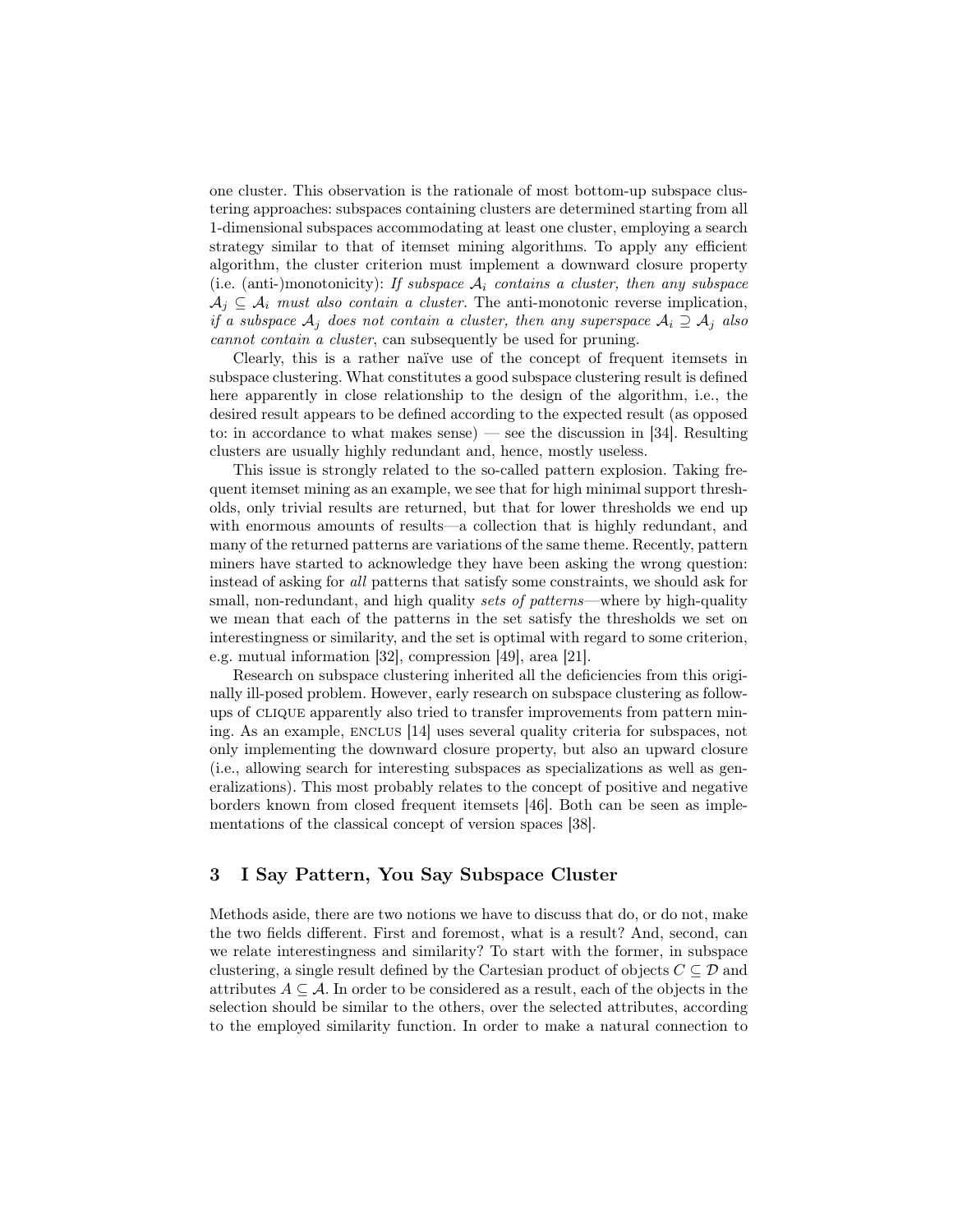pattern mining, we adopt a visual approach; if we are allowed to re-order both attributes and objects freely, we can reorder  $\mathcal D$  and  $\mathcal A$  such that  $C$  and  $\mathcal A$  define a rectangle in the data, or a tile. In pattern mining, the notion of a tile has become very important in recent years [17, 21, 23, 33]. Originally the definition of a pattern was very much along the lines of an SQL query, posing selection criteria on which objects in the data are considered to *support* the pattern or not. As such, beyond whether they contribute to such a global statistic, the selected objects were not really taken into account. In many recent papers, however, the supporting objects are explicitly taken into account, and by doing so, patterns also naturally define tiles. In the next section we will link this approach to the reduction of redundancy. So, both fields identify tiles, sub-parts of the data. However, both have different ways of arriving at these tiles. In pattern mining, results are typically selected by some measure of 'interestingness'—of which support, the number of selected objects, is the most well-known example. In subspace clustering, on the other hand, we measure results by how similar the selected objects are over the considered attributes. Clearly, while this may lead to discovering rather different tiles, it is important to realize that both approaches do find tiles, and provide some statistics for the contents of each tile.

We observe that in pattern mining the selection of the objects 'belonging' to the pattern is very strict—and that as such those objects will exhibit high similarity over the subspace of attributes the pattern identifies. For example, in standard frequent itemset mining, transactions (i.e., objects) are only selected if they are a strict superset of the pattern at hand—and in fault-tolerant itemset mining typically only very few attribute-value combinations are allowed to deviate from the template the pattern identifies. Linking this to similarity, in this strict selection setting, it is easy to see that for the attributes identified by the pattern, the selected objects are highly similar. The same also holds for subgroup discovery, a supervised branch of pattern mining. In subgroup discovery the patterns typically strongly resemble SQL range-based selection queries, where the goal is to identify those patterns (intention) that select objects (extension) that correlate strongly to some target attribute(s). Intuitively, the more strict the selection criteria are per attribute, the more alike the selected objects will be on those attributes. So, in the traditional sense, patterns identified as interesting by a measure using support, are highly likely to correspond to highly-similar subspace clusters, the more strict conditions the pattern defines on its attributes. The other way around, we can say that the higher the similarity of a subspace cluster, the easier it will be to define a pattern that covers the same area of the database. And, the larger this highly-similar subspace cluster is, the more likely it is that it will be discovered by pattern mining using any support-based interestingness measure.

Besides this link, it is interesting to consider what the main differences are. In our view, it is a matter of perspective; whether to take a truly local stance at the objects, and from within a tile, like in subspace clustering, or, whether to take a slightly more global stance and look at how we can select those objects by defining conditions on the attributes. Further, we remark that both interest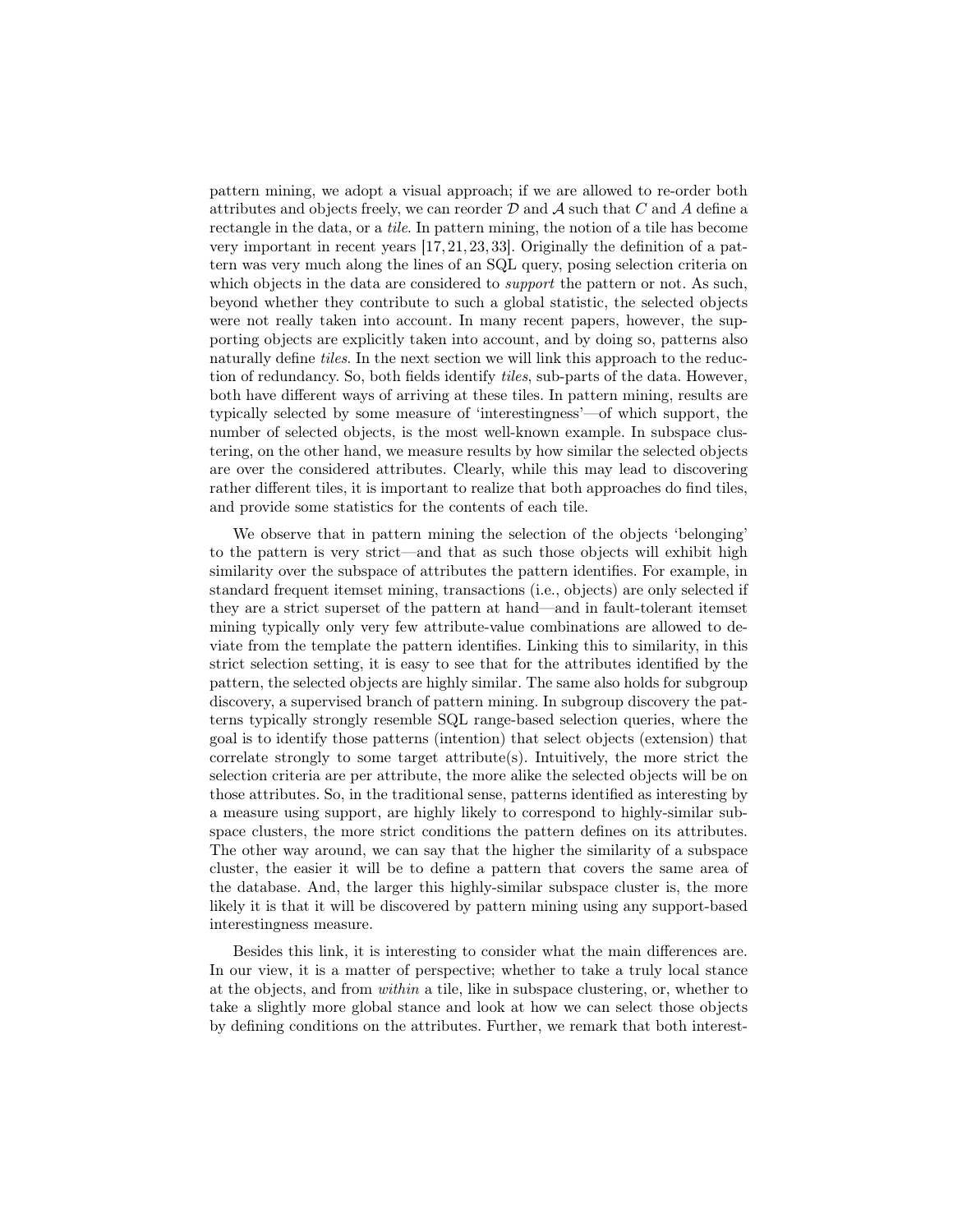ingness and similarity are very vague concepts, for which many proposals exist. A unifying theory, likely from a statistical point of view, would be very welcome.

## 4 Advances of Interest in Pattern Mining

In this section we discuss some recent advances in pattern mining research that may likewise be applicable for issues in subspace clustering.

#### 4.1 Summarizing Sets of Patterns

As touched upon in Section 2, reducing redundancy has been studied for a long period of time in pattern mining. Very roughly speaking, two main approaches can be distinguished: summarizing the result set, and summarizing the data.

In this subsection we discuss the former, in which we find well-known examples. The main idea of this approach is that we have a set of results  $\mathcal{F}$ , consisting of results that have passed the constraints that we have set, e.g. they all pass the interestingness threshold. Now, with the goal of reducing redundancy in  $\mathcal{F}$ , we want to select a subset  $S \subseteq \mathcal{F}$  such that S contains as much information on the whole of  $\mathcal F$  while being minimal in size.

Perhaps the most well-known examples of this approach are closed [46] and *maximal* [7] frequent itemsets, by which we only allow elements  $X \in \mathcal{F}$  into S for which no superset exists that has the same support, or no superset exists that does not meet the mining constraints, respectively. As such, for closed sets, given S we can reconstruct  $\mathcal F$  without loss of information—and for maximal sets we can reconstruct only the itemsets, not their frequencies. Non-derivable itemsets [13] follow a slightly different approach, and only provide those itemsets for which their frequency cannot be derived from the rest. While the concepts of closed and maximal have been applied in subspace clustering, non-derivability has not been explored yet, to the best of our knowledge.

Reduction by closure only works well when data are highly structured, and it deteriorates rapidly with noise. A recent improvement is margin-closedness [39], where we consider elements into the closure for which our measurement falls within a given margin. This provides strong reduction in redundancy, and higher noise resistance; we expect it to be applicable for subspace clusters.

Perhaps not trivially translatable to subspace clusters, another branch of summarization is that of picking or creating a number of representative results. Yan et al. [51] choose S such that the error of predicting the frequencies in  $\mathcal F$  is minimized. Here, it may well be reasonable to replace frequency with similarity. There are some attempts in this direction, e.g. in biclustering [48].

More examples exist, but for reasons of space, we continue to a more important development of reducing redundancy.

### 4.2 Pattern Set Mining

While the above-mentioned techniques do reduce redundancy, they typically still result in large collections of patterns, that still do contain many variations of the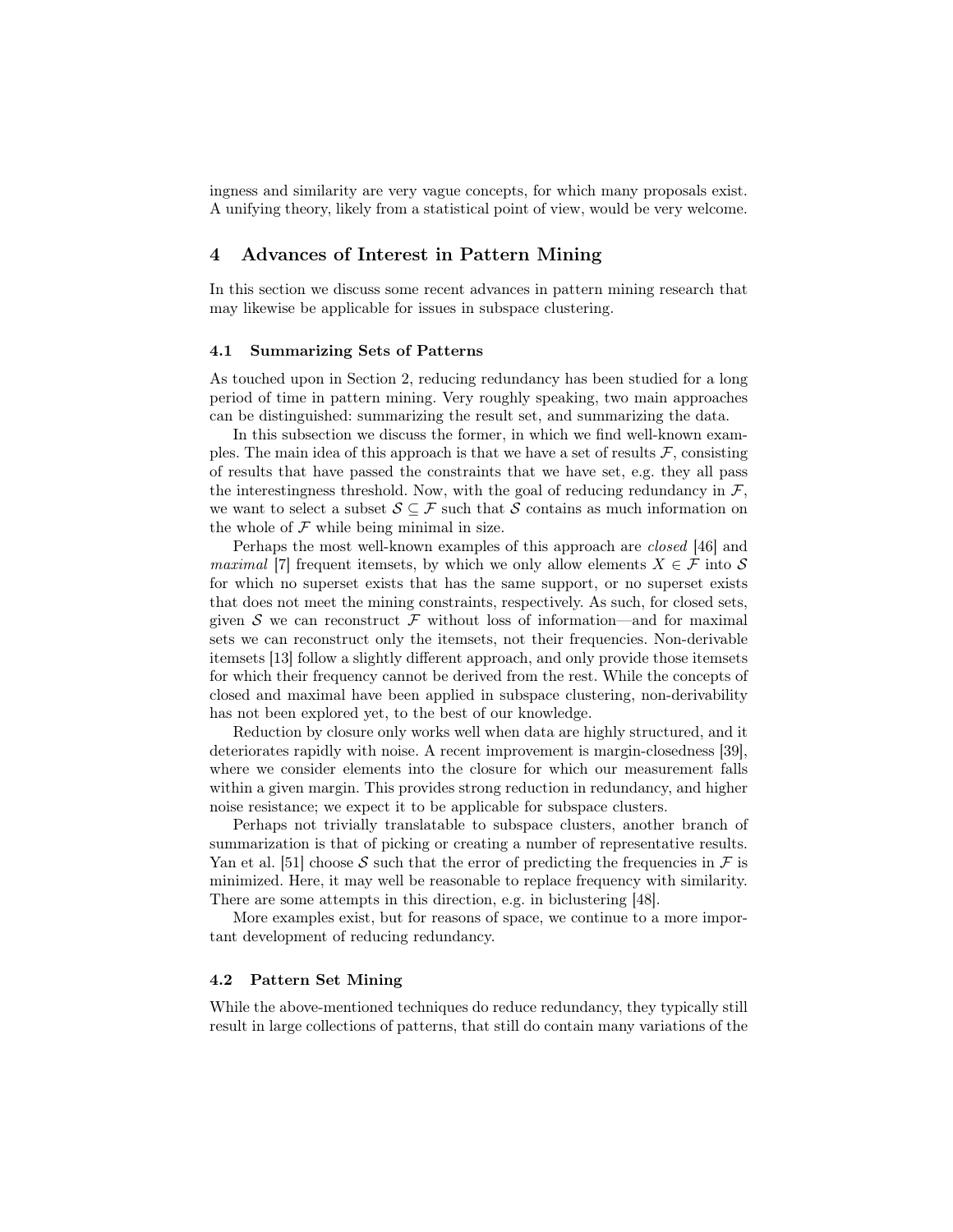same theme. As stated in Section 2, a recent major insight in pattern mining is that we were asking the wrong question. Instead of asking for all patterns that satisfy some constraints, we should be asking for a small non-redundant group of high-quality patterns. With this insight, the attention shifted from attempting to summarize the full result  $F$ , to provide a good summarization of the *data*. In terms of subspace clustering, this means that we would select that group of subspace clusters such that we can approximate (explain, describe, etc.) the data optimally. Here we discuss a few examples of such pattern set mining techniques that we think are applicable to subspace clustering in varying degrees.

The most straightforward technique we discuss is tiling [21]. It proposes to not just consider itemsets, but also the transactions they occur in—the same notion we adopted in Section 3. The main idea here is that patterns that cover a large area are more interesting than patterns of a small area, where area is defined as the product of the number of items and number of transactions that support the itemset. Most importantly, the authors give an algorithm for approximating the optimal *tiling* of the data—those  $k$  tiles that together cover as much of the data as possible. As the paper only considers exact tiles, for which exactly what the data values are, namely 1s, the returned tilings are good summarizations of the data. It is not trivially translated to subspace clustering. One could extract a cluster profile, e.g. a centroid, and take the deviation between the current summary and the real data into account—something that one could minimize.

In this direction, other promising approaches take cues from Information Theory, the Minimum Description Length principle [25] in particular. That is, they approach the pattern set selection problem from the perspective of lossless compression; the best set of patterns is that set of patterns that together compress the data best. Gionis et al. [23] propose a hierarchical model for discovering informative regions (patterns, subspaces) in the data by employing MDL. It does not consider a candidate set  $\mathcal{F}$ , but looks for interesting regions directly, assuming a given fixed order of the attributes and objects. The hierarchical nature potentially does link strongly to subspace clustering, where we could consider nested clusters—a related method for clusters was proposed by Böhm et al [12]. Siebes et al. [49] proposed the Krimp algorithm to approximate the set of itemsets that together optimally compress the data from a candidate collection  $\mathcal{F}$ . The resulting code tables have been shown to be of very high quality, while reducing the number of patterns up to 7 orders of magnitude [49]. In turn, Kontonasios and De Bie [33] combine the ideas of MDL and Tiling, although they do not simply accumulate tiles to maximize the covered area of the database. Instead, they measure how informative candidate results are with regard to a static probabilistic background model, while also taking their complexity into account. In other words, how many bits does adding result X save us when explaining the data, and how many does it cost to understand X.

Each of the above methods have, as of yet, only been defined for (single and multi-table) binary data. However, MDL theory does exist for richer data types, and we would like to point out the strong potential for reducing redundancy in subspace clustering by aiming at that set of subspace clusters that together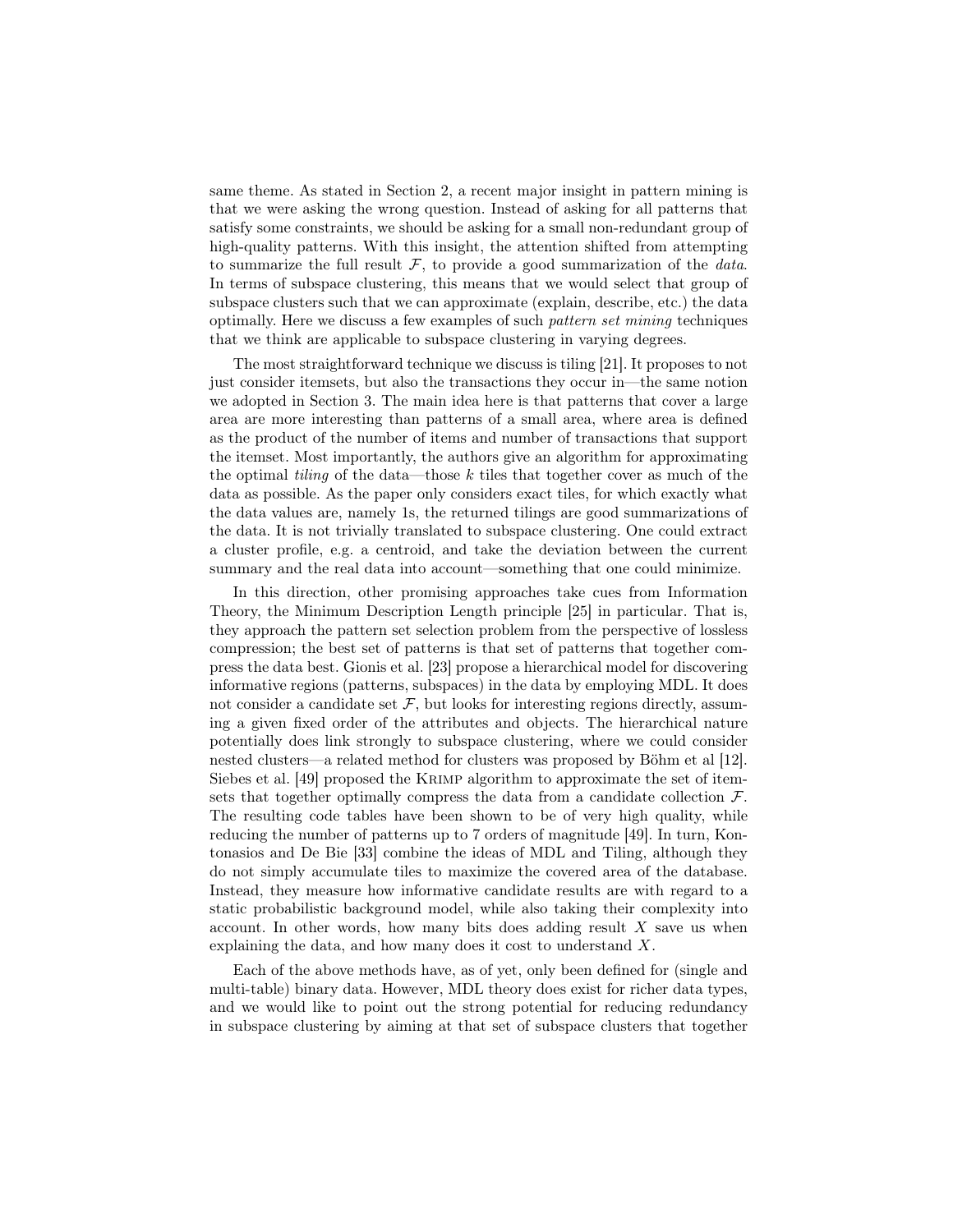describe the data best. That is, those clusters by which we can encode the data and the model most succinctly. Note that this approach naturally allows for overlapping clusters, as well as refinements (a big general cluster, and a smaller sub-region of it)—results will be selected if they provide sufficient extra information by which the data can be compressed better than without, while not costing too much to be described themselves.

#### 4.3 Significance and Randomization

Perhaps the largest problem in exploratory data mining is validation. Unlike in settings where there is a clear formal goal, such as in many supervised machine learning, our goal is as ill-defined as to find 'interesting things'. Like in clustering a plethora of different similarity measures have been considered, all of which may identify some interesting interplay between objects, also in pattern mining a broad spectrum of interestingness measures have been discussed, yet there is no gold standard by which we can compare results.

One approach that recently received ample attention in pattern mining is that of statistical significance. If a result can be easily explained by background knowledge, it will most likely not be interesting to the end user, never mind how large its support or similarity. Webb [50] proposes to rank patterns depending on their individual statistical significance. A more general framework was proposed by Gionis et al. [22], who propose to investigate significance of results in general through randomization. To this end, they introduce swap randomization as a means to sample random binary datasets of the same row and column margins as the original data, and so calculate empirical  $p$ -values. Ojala et al. [44,45] gave variants for numerical data, easing the use of the model for subspace clustering. Hanhijarvi et al. [28] extended the framework such that more complex background information, such as cluster densities and itemset frequencies, can be entered into the model—making the approach applicable for iterative data mining. De Bie [17] proposed to model these probability distributions over datasets analytically, by employing the Maximum Entropy principle. A main advantage is that this allows for the calculation of exact p-values.

As of yet, with the exception of the latter, each of the above have already been formalized for a wide variety of data types, and, hence, we expect these methods to be rather easily applicable for assessing whether a subspace cluster, subspace clustering or multiple clustering is significant—whether in light of some basic properties of the data, or with regard to more involved known structure.

## 5 Interesting Advances in Subspace Clustering

In this section we discuss advances in subspace clustering that may be of particular worth in progressing pattern mining research.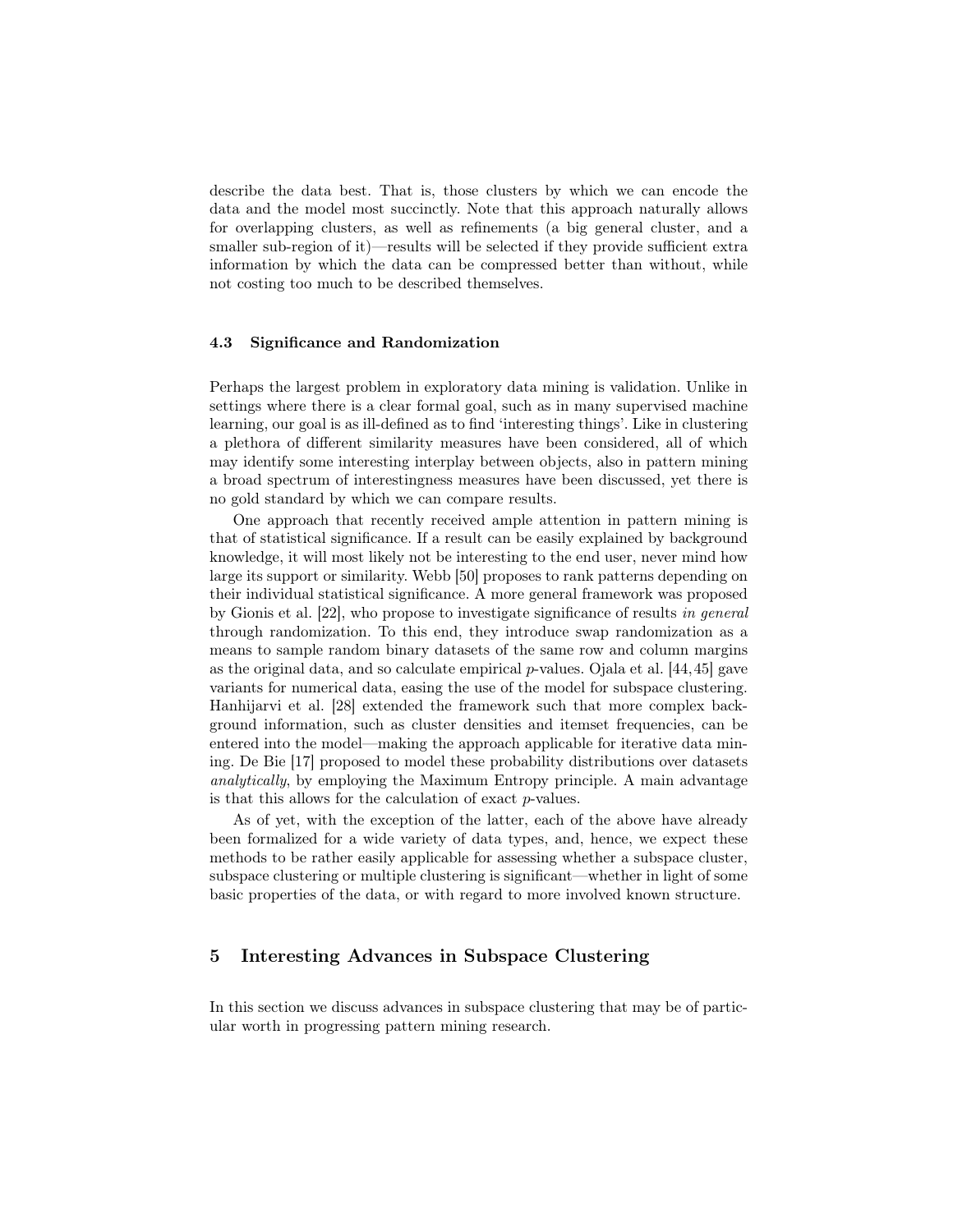#### 5.1 Half of Success is Knowing When to Stop

In early approaches to subspace clustering, the fixed grid, that allows an easy translation to frequent itemsets, introduces bias towards certain cluster properties. Thus, it has found major interest in research on subspace clustering. The mafia [43] method uses an adaptive grid, while its generation of subspace clusters is similar to clique. Another variant, nCluster [37], allows overlapping windows of length  $\delta$  as 1-dimensional units of the grid. SUBCLU [31] uses the DBscan cluster model of density-connected sets [18], letting go the grid-approach completely. Nevertheless, density-connected sets satisfy the downward closure property. This enables SUBCLU to search for density-based clusters in subspaces also in an APRIORI-like style. A global density threshold, as used by SUBCLU and the grid-based approaches, leads to a bias towards a certain dimensionality: a tighter threshold separates clusters from noise well in low dimensions, but tends to loose clusters in higher dimensions. A more relaxed threshold detects high dimensional clusters but produces an excessive amount of low dimensional clusters. This problem has been of major interest in the research on subspace clustering in the recent years. See e.g. [4, 42], where the density-threshold is adapted in turn to the dimensionality of the subspace currently being scrutinized during the run of the algorithm.

A problem closely related to choosing the appropriate density level is the redundancy issue, that also found much interest recently [5, 26, 41]. These approaches aim at reporting only the most representative of a couple of redundant subspace clusters. While technically the approaches differ, in concept, adaptive density-thresholds show high similarity with selection of patterns based on statistical significance [33, 50]. Significance of subspace clusters, though, has only be addressed once so far [40]. Hence, we regard it as highly likely that both approaches can learn from each other's endeavours.

#### 5.2 Alternatively...

A recent development in both fields is finding alternatives to results. The techniques we employ in exploratory data mining can only seldom be shown to provide optimal results, instead typically returning good results heuristically. However, while one good result might shed light on one aspect of the data, it might ignore other parts of the data—for which other results will be informative. A clustering result that can be judged valid by known structures may even be completely uninteresting [19]. Hence a proposal to improve cluster evaluation relies on the deviation of a clustering from known structures instead of judging the coverage of known structures [35].

This is almost literally the approach taken in the subfield of alternative clustering, where one wants to discover a good clustering that is orthogonal from what we already found, or, alternatively, where we want to find  $n$  good clusterings each of which be different from any other. Approaches for finding alternative clusterings mostly use ensemble techniques [6,15,16,24]. A key requirement for building good ensembles is a source of diversity for the ensemble members.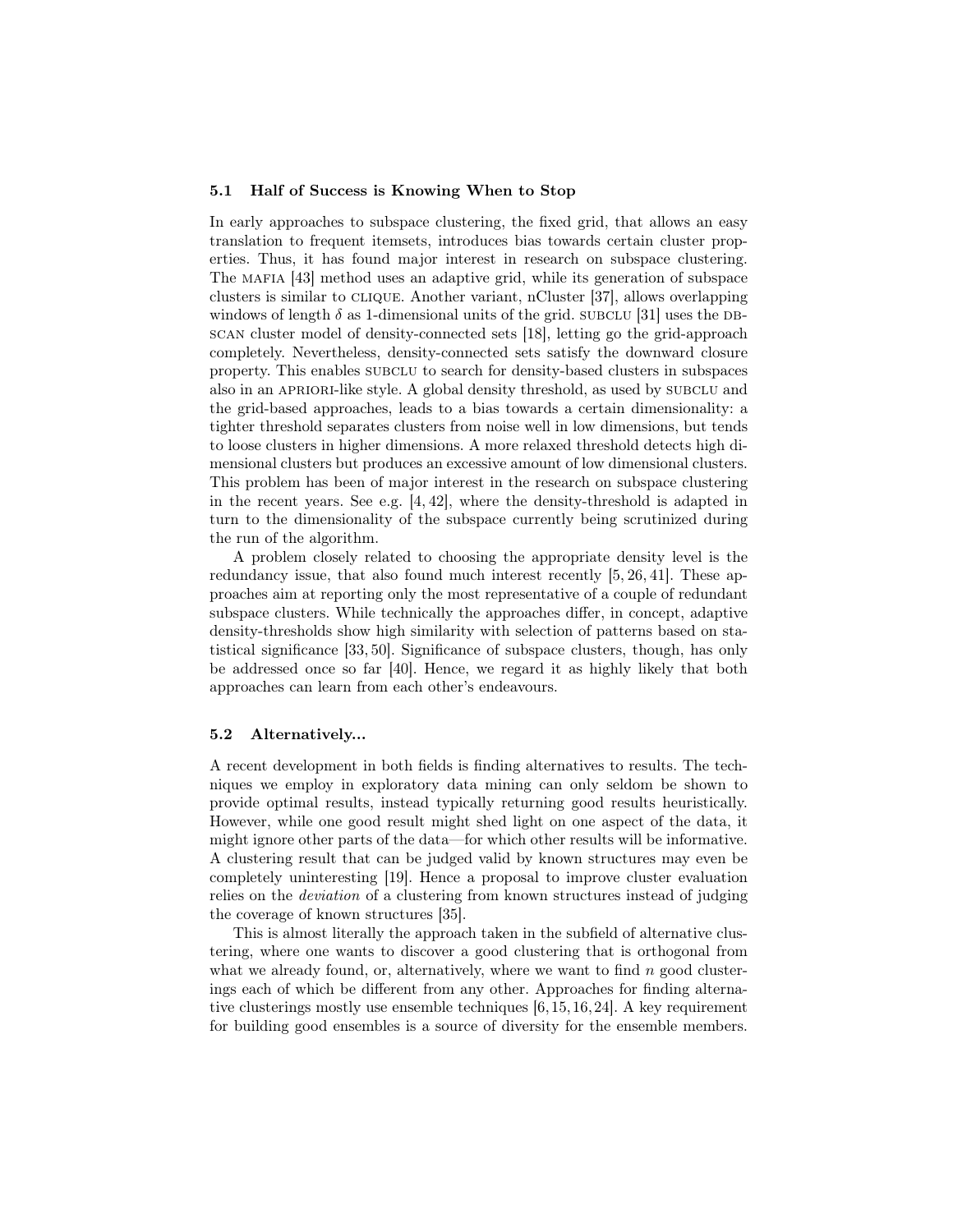Clearly, using different feature subsets (i.e., subspaces) can be a very good source of diversity and actually has occasionally been used in alternative clustering as one possibility to find different clustering solutions [47]. Alternative clustering approaches typically seek diversity constrained by non-redundancy. Hence, allowing some degree of redundancy could be meaningful, such as allowing overlap between clusters. In different subspaces, one subset of objects could belong to two different, yet meaningful, clusters. While this would increase their redundancy, reporting both of them instead of only one would not necessarily be useless. Considerations in this direction can be found w.r.t. subspace clustering [27].

Also it has been conceded that preserving known properties or concepts is desirable when seeking different clusters [47]. As searching for subspaces that are (at least partially) different from subspaces of already found clusters, the more specialized area of multiview clustering [11, 30] is also of interest here, and can be seen as a special case of seeking alternative results. The constraint here is the orthogonality of subspaces. It can also be seen as a special case of subspace clustering allowing maximal overlap yet seeking minimally redundant clusters by accommodating different concepts (as proposed e.g. in [27]). These approaches highlight that highly overlapping clusters in different subspaces (i.e., certain subsets of objects may belong to several clusters simultaneously) need not be redundant nor meaningless (see also the discussion in [19, 36]).

## 6 Conclusion

There exist strong links between Subspace Clustering and Pattern Mining, although the topics of research within the two fields have diverged over time. We argued the case that both fields are not as different as they might think, and moreover, that both can learn much from the experience gained by the other. In other words, we say it is time for the two fields to meet again. To this end, we gave a (far from complete) overview of proposals from the one field that we find have strong potential to advance research in the other, and vice versa.

Acknowledgements Jilles Vreeken is supported by a Post-Doctoral Fellowship of the Research Foundation – Flanders ( $FWO$ ).

## References

- 1. C. C. Aggarwal, C. M. Procopiuc, J. L. Wolf, P. S. Yu, and J. S. Park. Fast algorithms for projected clustering. In Proc. SIGMOD, 1999.
- 2. R. Agrawal, J. Gehrke, D. Gunopulos, and P. Raghavan. Automatic subspace clustering of high dimensional data for data mining applications. In Proc. SIGMOD, 1998.
- 3. R. Agrawal and R. Srikant. Fast algorithms for mining association rules. In Proc. SIGMOD, 1994.
- 4. I. Assent, R. Krieger, E. Müller, and T. Seidl. DUSC: dimensionality unbiased subspace clustering. In Proc. ICDM, 2007.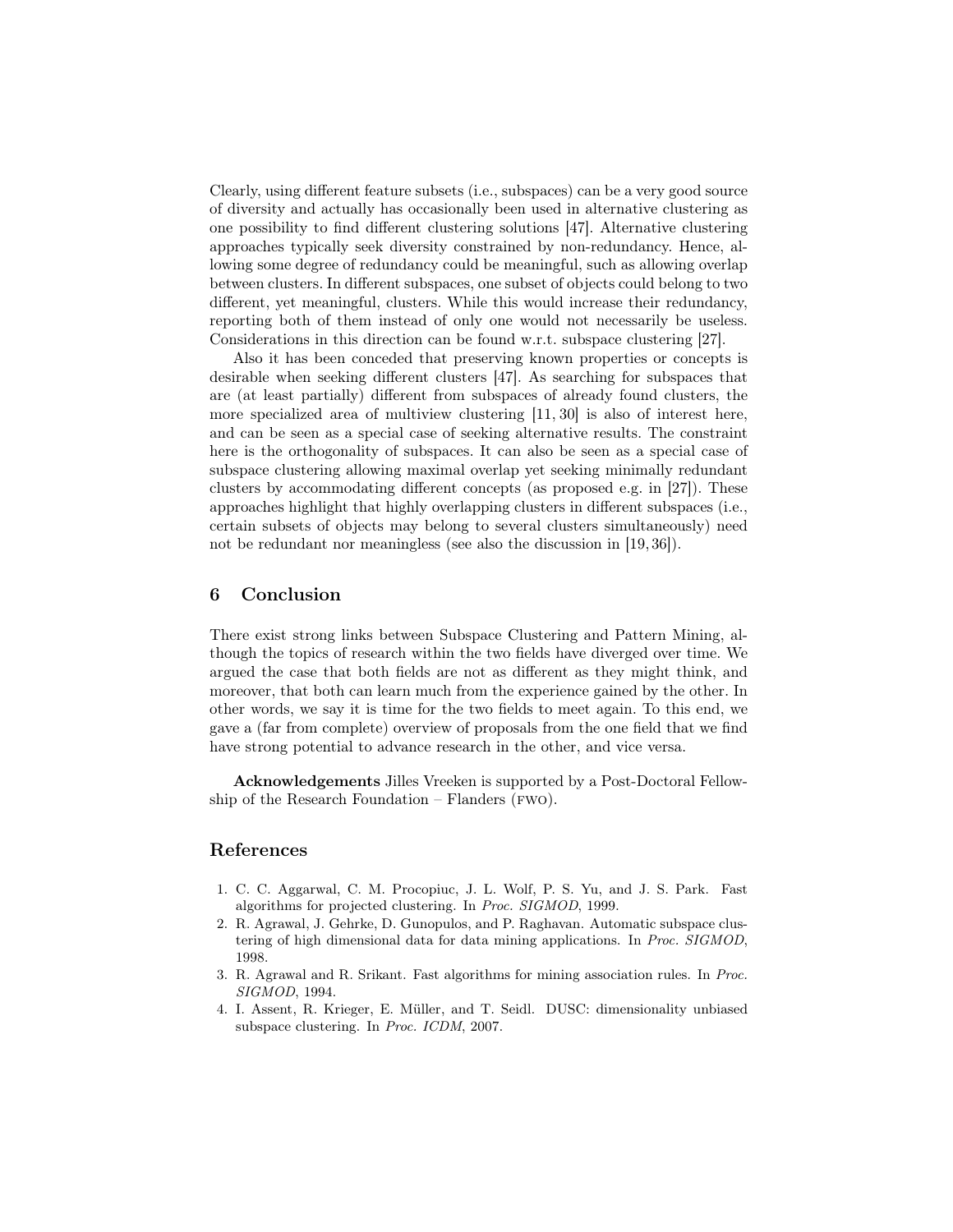- 5. I. Assent, E. Müller, S. Günnemann, R. Krieger, and T. Seidl. Less is more: Nonredundant subspace clustering. In Proc. ACM SIGKDD Workshop MultiClust, 2010.
- 6. E. Bae and J. Bailey. COALA: a novel approach for the extraction of an alternate clustering of high quality and high dissimilarity. In Proc. ICDM, 2006.
- 7. R. Bayardo. Efficiently mining long patterns from databases. In Proc. SIGMOD, pages 85–93, 1998.
- 8. K. P. Bennett, U. Fayyad, and D. Geiger. Density-based indexing for approximate nearest-neighbor queries. In Proc. KDD, 1999.
- 9. T. Bernecker, M. E. Houle, H.-P. Kriegel, P. Kröger, M. Renz, E. Schubert, and A. Zimek. Quality of similarity rankings in time series. In Proc. SSTD, 2011.
- 10. K. Beyer, J. Goldstein, R. Ramakrishnan, and U. Shaft. When is "nearest neighbor" meaningful? In Proc. ICDT, 1999.
- 11. S. Bickel and T. Scheffer. Multi-view clustering. In Proc. ICDM, 2004.
- 12. C. Böhm, F. Fiedler, A. Oswald, C. Plant, B. Wackersreuther, and P. Wackersreuther. ITCH: information-theoretic cluster hierarchies. In Proc. ECML PKDD, 2010.
- 13. T. Calders and B. Goethals. Non-derivable itemset mining. Data Min. Knowl. Disc., 14(1):171–206, 2007.
- 14. C. H. Cheng, A. W.-C. Fu, and Y. Zhang. Entropy-based subspace clustering for mining numerical data. In Proc. KDD, pages 84–93, 1999.
- 15. X. H. Dang and J. Bailey. Generation of alternative clusterings using the CAMI approach. In Proc. SDM, 2010.
- 16. I. Davidson, S. S. Ravi, and L. Shamis. A SAT-based framework for efficient constrained clustering. In Proc. SDM, 2010.
- 17. T. De Bie. Maximum entropy models and subjective interestingness: an application to tiles in binary databases. Data Min. Knowl. Disc., 2010.
- 18. M. Ester, H.-P. Kriegel, J. Sander, and X. Xu. A density-based algorithm for discovering clusters in large spatial databases with noise. In Proc. KDD, 1996.
- 19. I. Färber, S. Günnemann, H.-P. Kriegel, P. Kröger, E. Müller, E. Schubert, T. Seidl, and A. Zimek. On using class-labels in evaluation of clusterings. In Proc. ACM SIGKDD Workshop MultiClust, 2010.
- 20. D. Francois, V. Wertz, and M. Verleysen. The concentration of fractional distances. IEEE TKDE, 19(7):873–886, 2007.
- 21. F. Geerts, B. Goethals, and T. Mielikäinen. Tiling databases. In Proc. DS'04, pages 278–289, 2004.
- 22. A. Gionis, H. Mannila, T. Mielikäinen, and P. Tsaparas. Assessing data mining results via swap randomization. ACM TKDD, 1(3), 2007.
- 23. A. Gionis, H. Mannila, and J. K. Seppänen. Geometric and combinatorial tiles in 0-1 data. In Proc. ECML PKDD'04, 2004.
- 24. D. Gondek and T. Hofmann. Non-redundant data clustering. In Proc. ICDM, 2004.
- 25. P. D. Grünwald. The Minimum Description Length Principle. MIT Press, 2007.
- 26. S. Günnemann, I. Färber, E. Müller, and T. Seidl. ASCLU: alternative subspace clustering. In Proc. ACM SIGKDD Workshop MultiClust, 2010.
- 27. S. Günnemann, E. Müller, I. Färber, and T. Seidl. Detection of orthogonal concepts in subspaces of high dimensional data. In Proc. CIKM, 2009.
- 28. S. Hanhijärvi, M. Ojala, N. Vuokko, K. Puolamäki, N. Tatti, and H. Mannila. Tell me something I don't know: randomization strategies for iterative data mining. In Proc. KDD, pages 379–388, 2009.